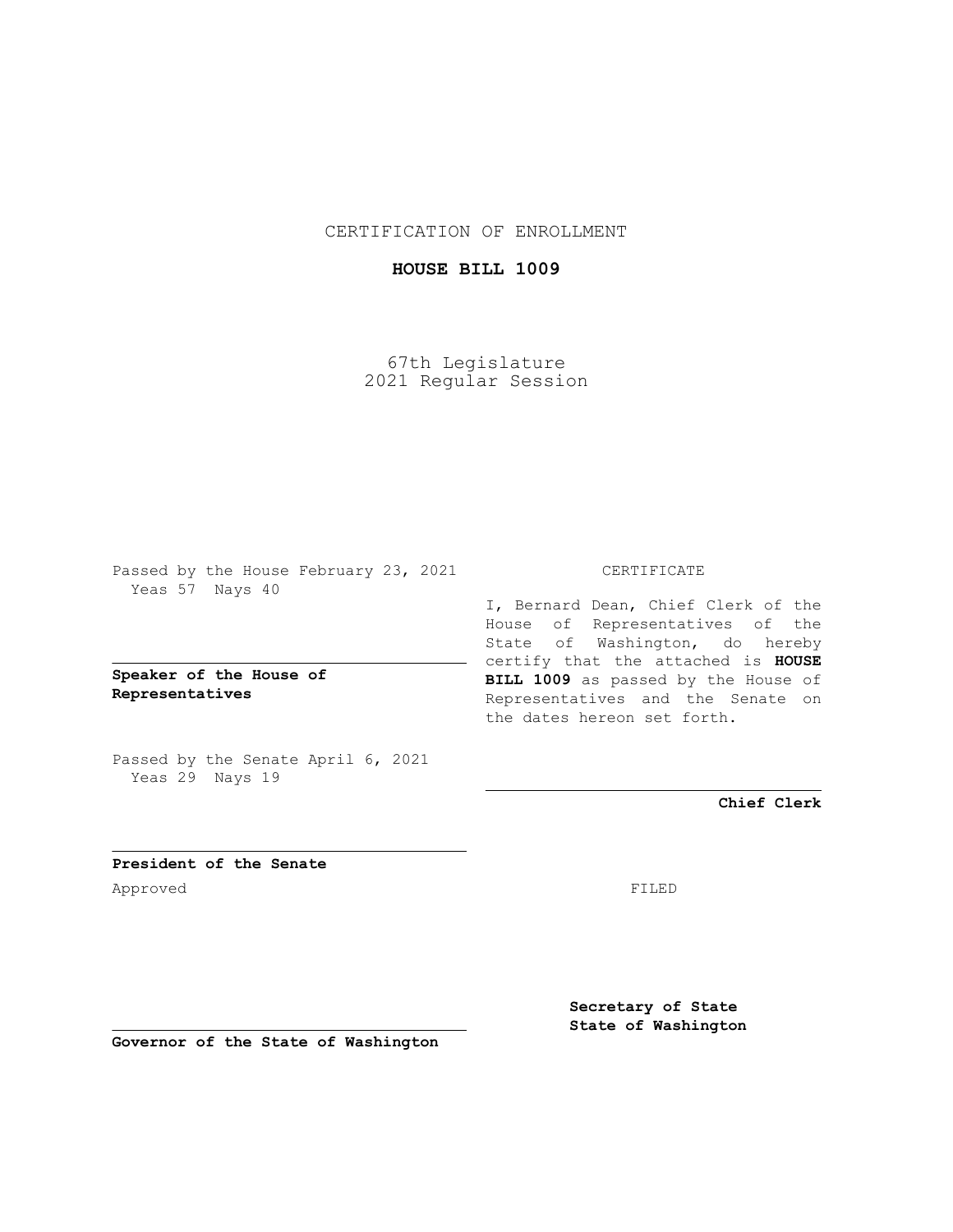## **HOUSE BILL 1009**

Passed Legislature - 2021 Regular Session

## **State of Washington 67th Legislature 2021 Regular Session**

**By** Representatives Thai, Slatter, Wicks, Ortiz-Self, Kloba, Lekanoff, Bateman, J. Johnson, Ryu, Senn, Gregerson, Valdez, Cody, Riccelli, Frame, Santos, Macri, and Pollet

Prefiled 12/08/20. Read first time 01/11/21. Referred to Committee on Health Care & Wellness.

1 AN ACT Relating to student health plans; and amending RCW 48.43.073.2

3 BE IT ENACTED BY THE LEGISLATURE OF THE STATE OF WASHINGTON:

4 **Sec. 1.** RCW 48.43.073 and 2018 c 119 s 3 are each amended to 5 read as follows:

 (1) Except as provided in subsection (5) of this section, if a health plan issued or renewed on or after January 1, 2019, provides coverage for maternity care or services, the health plan must also provide a covered person with substantially equivalent coverage to 10 permit the abortion of a pregnancy. Except as provided in subsection (5) of this section, if a student health plan, including student 12 health plans deemed by the insurance commissioner to have a short- term limited purpose or duration or to be guaranteed renewable while the covered person is enrolled as a regular full-time undergraduate or graduate student at an accredited higher education institution, 16 issued or renewed on or after January 1, 2022, provides coverage for 17 maternity care or services, the health plan must also provide a covered person with substantially equivalent coverage to permit the abortion of a pregnancy.

20 (2)(a) Except as provided in (b) of this subsection, a health 21 plan or student health plan subject to subsection (1) of this section